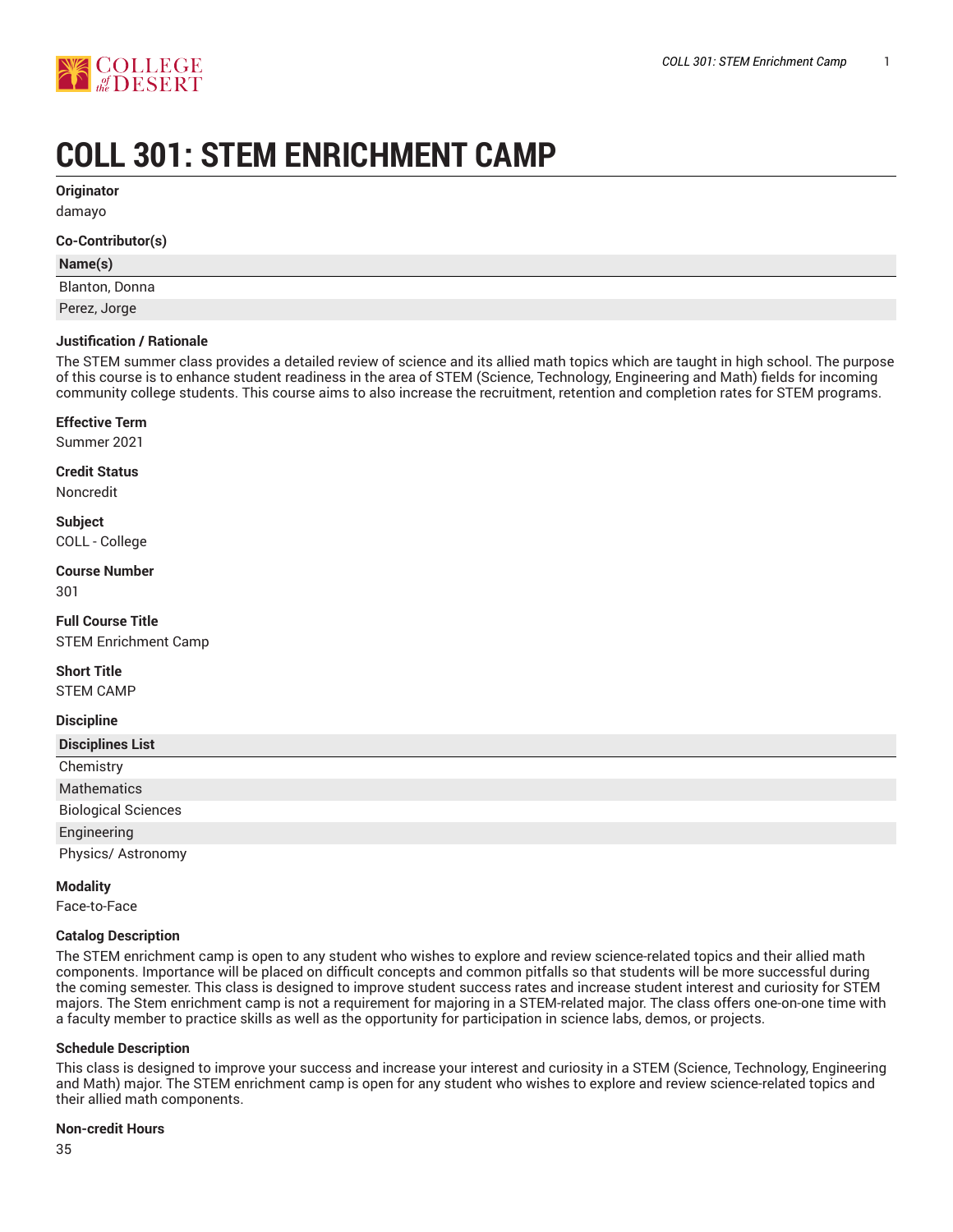

**In-class Hours** 35

**Out-of-class Hours** 0

**Total Course Units** 0 **Total Semester Hours**

35

**Override Description** Noncredit override

# **Required Text and Other Instructional Materials**

**Resource Type** Instructional Materials

**Description**

Instructor handouts

# **Class Size Maximum**

32

# **Course Content**

Review of topics in biology, chemistry, physics, geology, astronomy and math.

- 1. Biology
	- a. Structure and function of a cell
	- b. Ecosystem dynamics
	- c. Genetic inheritance
- 2. Astronomy
	- a. The solar system
	- b. Nebular theory
- 3. Geology
	- a. Mineralogy
	- b. Plate tectonics
- 4. Chemistry
	- a. Stoichiometry
	- b. Nomenclature
	- c. Common terminology
- 5. Physics
	- a. Kinematics
	- b. Sound
- 6. Math
	- a. Concept of functions and graphing
	- b. Problem solving and applications
	- c. Logic and proofs

# **Course Objectives**

|             | <b>Objectives</b>                                                                                                                   |
|-------------|-------------------------------------------------------------------------------------------------------------------------------------|
| Objective 1 | Review terminology in geology including mineralogy and plate tectonics.                                                             |
| Objective 2 | Practice using stoichiometry, nomenclature, and terminology in chemistry.                                                           |
| Objective 3 | Demonstrate an understanding about the formation of the solar system, characteristics of planetary systems, and<br>nebular theory.  |
| Objective 4 | Recall important topics in biology, including the structure and function of a cell, ecosystem dynamics, and genetic<br>inheritance. |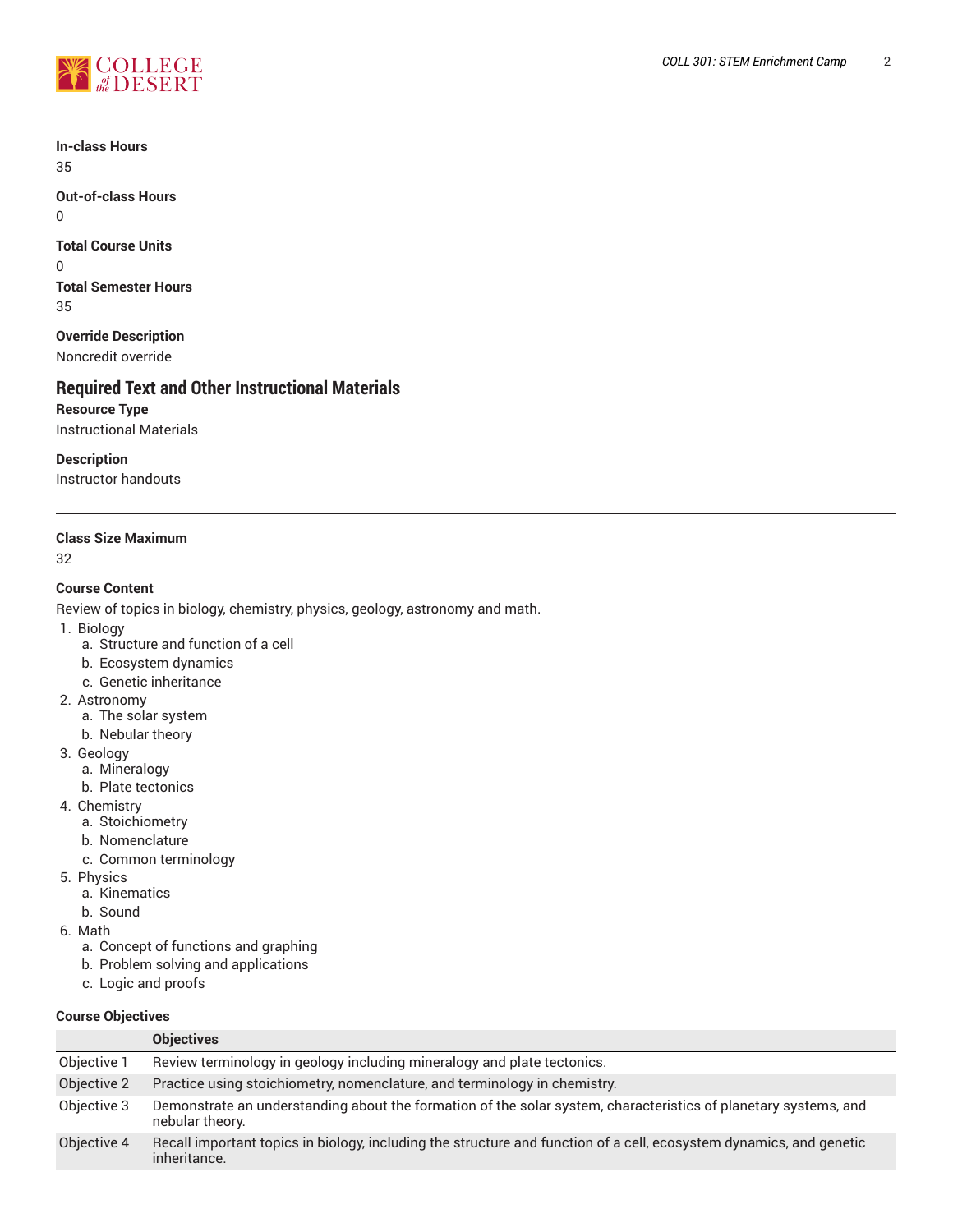

- Objective 5 Review basic concepts in kinematics and sound.
- Objective 6 Review the concept of functions; emphasis given to domain, range, and graphing techniques.
- Objective 7 Review techniques of problem solving to find solutions to application problems, including understanding and practicing unit conversions.
- Objective 8 Outline basic introductory ideas of logic and proof.

#### **Student Learning Outcomes**

**Upon satisfactory completion of this course, students will be able to:**

Outcome 1 Review introductory topics in biology, chemistry, physics, math, geology, and astronomy.

#### **Methods of Instruction**

| <b>Method</b>                                    | Please provide a description or examples of how each instructional<br>method will be used in this course.               |                           |
|--------------------------------------------------|-------------------------------------------------------------------------------------------------------------------------|---------------------------|
| Lecture                                          | Overview lectures reviewing high school science and math.                                                               |                           |
| Activity                                         | Small group work activities and peer-led discussion activities.                                                         |                           |
| <b>Methods of Evaluation</b>                     |                                                                                                                         |                           |
| <b>Method</b>                                    | Please provide a description or examples of how<br>each evaluation method will be used in this course.                  | <b>Type of Assignment</b> |
| Written homework                                 | Written homework will be given to gauge the<br>comprehension on certain math or science topics.                         | In and Out of Class       |
| Presentations/student demonstration observations | Students will present information that is reviewed to In Class Only<br>practice basic speech and improve comprehension. |                           |
| Group activity participation/observation         | Small groups discussion will be used to practice                                                                        | In Class Only             |

scientific terms and improve problem solving skills.

# **Assignments**

**Grade Methods**

Pass/No Pass Only

# **MIS Course Data**

**CIP Code** 32.0105 - Job-Seeking/Changing Skills.

**TOP Code** 493014 - Study Skills

**SAM Code** E - Non-Occupational

**Basic Skills Status** Basic Skills

**Prior College Level** Not applicable

**Cooperative Work Experience** Not a Coop Course

**Course Classification Status** Non-Enhanced Funding

**Approved Special Class** Not special class